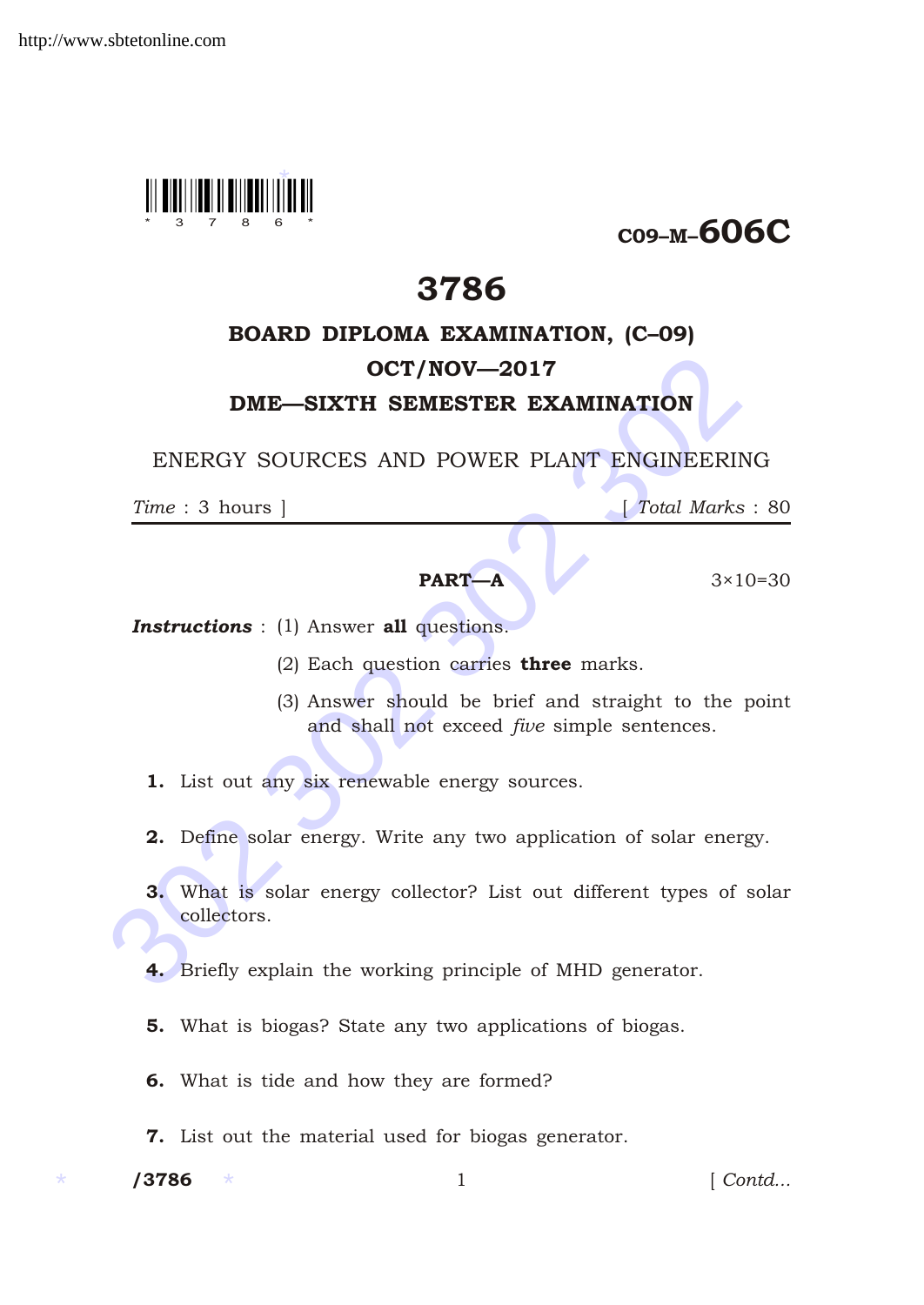- 8. List out the basic elements of steam power plant.
- 9. What is the condenser? State its functions in a power plant.
- 10. State the function of pressuriser in PWR power plant.

### **PART—B** 10×5=50

*Instructions* : (1) Answer *any* five questions.

- (2) Each question carries ten marks.
- **PART—B**<br> **IO** 10x5=<br> **Instructions** : (1) Answer *any* **five** questions.<br>
(2) Each question carries **ten** marks.<br>
(3) Answers should be comprehensive and the criter<br>
for valuation is the content but not the length<br>
the a (3) Answers should be comprehensive and the criterion for valuation is the content but not the length of the answer.
	- 11. Explain the working of focusing type solar collector with neat sketch.
	- 12. Explain with neat sketch the working of horizontal axis wind mill.
	- 13. *(a)* What is a fuel cell?
		- *(b)* List out different types of fuel cells and explain any one of them.
	- 14. *(a)* How do you classify biogas plants?
		- *(b)* Explain any one of them with neat sketch.
	- 15. *(a)* Explain the operational methods utilisation of tidal energy.
		- *(b)* Write down the advantages and limitations of tidal power generation.
	- 16. Draw a neat sketch of electrostatic precipitator and explain its working.
	- /3786

/3786 2 [ *Contd...*